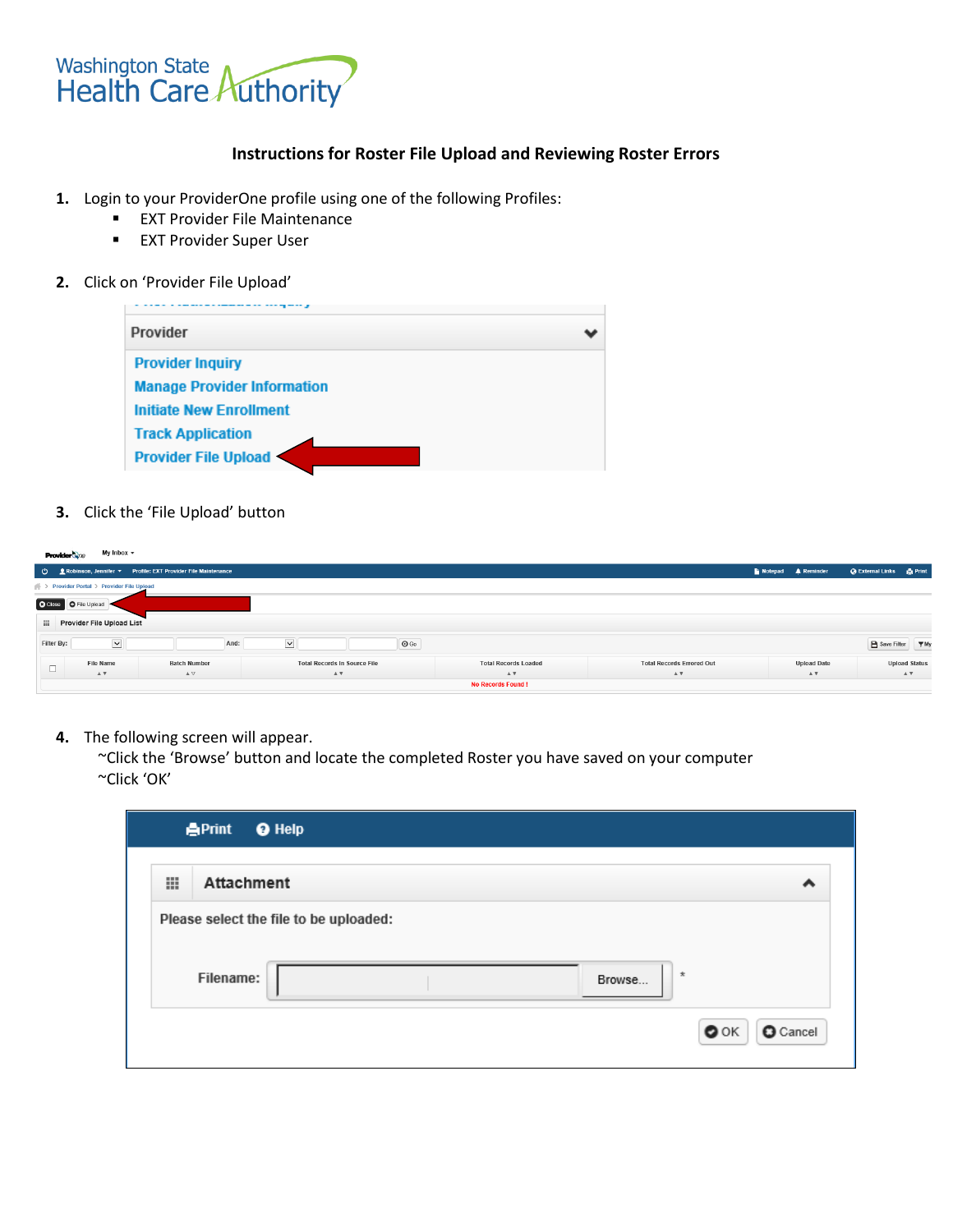

**5.** You will then be navigated back to the following screen.

~In bright-blue, the screen will list the Batch number (also called an Instance Number).

## **Write down and keep your batch number!**

#### In blue, you will see:

Info: Provider File has been successfully submitted, Uploaded Batch file Instance Number: XXXXXXX (Instead of XXXXXX, you will receive an actual batch number)

| <b>O</b> Close                                                                                       | <b>O</b> File Upload             |                                                                                |  |  |  |
|------------------------------------------------------------------------------------------------------|----------------------------------|--------------------------------------------------------------------------------|--|--|--|
| Info: Provider File has been successfully submitted, Uploaded Batch file Instance Number : 500061702 |                                  |                                                                                |  |  |  |
| ⊞                                                                                                    | <b>Provider File Upload List</b> |                                                                                |  |  |  |
|                                                                                                      |                                  | *Your Batch number will be different.<br>*Please write down your batch number. |  |  |  |

**6.** Once you have written down your batch number, you may logout. It may take 1 to 3 business days before the batch is approved. You may log back in periodically to see if the upload was Approved or Rejected.

To see if the batch was approved or rejected, you will log back into ProviderOne and click on 'Provider File Upload'

| Provider                           |  |
|------------------------------------|--|
| <b>Provider Inquiry</b>            |  |
| <b>Manage Provider Information</b> |  |
| <b>Initiate New Enrollment</b>     |  |
| <b>Track Application</b>           |  |
| <b>Provider File Upload</b>        |  |

**7.** This will take you back to the Provider File Upload List page.

~This page will tell you the status of the Roster. The very last column titled 'Upload Status' will state whether the Roster is still 'In Review' –or- has been 'Approved' –or- 'Rejected'

~The column titled 'Total Records Errored Out' will reflect those providers that could not be loaded due to incorrect data. Clicking on the blue-link inside of the 'Total Records Errored Out' column, will give you information on what and why a record errored.

| <b>Provider File Upload List</b><br>$\hat{\phantom{a}}$ |                                              |                                             |                                                                    |                                   |                                                                                                                                                       |                                          |                                                                         |
|---------------------------------------------------------|----------------------------------------------|---------------------------------------------|--------------------------------------------------------------------|-----------------------------------|-------------------------------------------------------------------------------------------------------------------------------------------------------|------------------------------------------|-------------------------------------------------------------------------|
| Filter By:                                              | $\blacktriangledown$                         | $\checkmark$<br>And:                        | $\odot$ Go                                                         |                                   |                                                                                                                                                       | Save Filter                              | $\overline{\overline{\mathbf{y}}}$ My Filters $\overline{\mathbf{v}}$   |
|                                                         | <b>File Name</b><br>AV                       | <b>Batch Number</b><br>$\triangle$ $\nabla$ | <b>Total Records In Source File</b><br>$\mathbbm{A}$ $\mathbbm{V}$ | <b>Total Records Loaded</b><br>AV | <b>Total Records Errored Out</b><br>$A$ $\triangledown$                                                                                               | <b>Upload Date</b><br>$A$ $\overline{V}$ | <b>Upload Status</b><br>AV                                              |
|                                                         | New Enrollments Provider Roster 05242019.xls | <b>XXXXXXX</b>                              | 698                                                                | 697                               |                                                                                                                                                       | 06/20/2019 12:59:18                      | Approved                                                                |
|                                                         |                                              |                                             |                                                                    |                                   |                                                                                                                                                       |                                          |                                                                         |
|                                                         |                                              |                                             |                                                                    |                                   | *This column shows how many records errored out.<br>*You can click on the blue number to see which<br>record(s) errored and the reason for the error. |                                          | This column will reflect<br>either: In Review,<br>Approved, or Rejected |